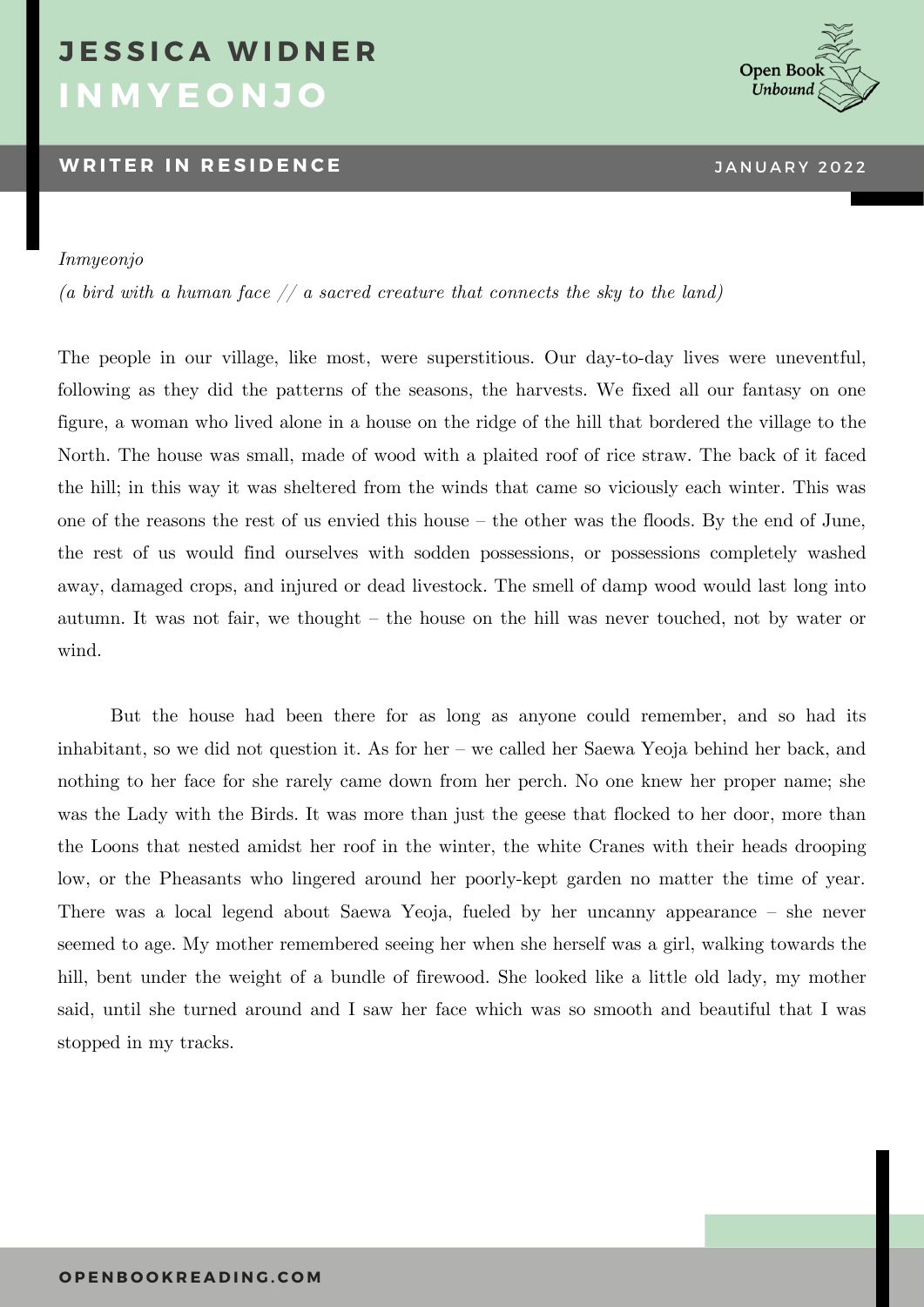

The legend went like this: When Saewa Yeoja was a girl, she fell in love with a young soldier (a predictable beginning). The soldier went to fight in the Chongyu War and was mortally wounded. At the moment of his death, Saewa Yeoja felt her grief so profoundly that she transformed into a swan, and flew across the land to find her lover on the battlefield, and to lay across his chest as he died. Once he was dead she flew back, and transformed back into a girl. But, her transformation back was never complete – her soul remained that of a swan. From that day on, she never spoke again, nor did she age. She was frozen in time – half woman, half swan, doomed to live forever in that little house on the hill with only her fellow birds for company.

A silly story, I know. But over time a belief had developed that Saewa Yeoja, being half-bird, half-woman, had the power to curse you, and that if this happened you would meet a bloody death, like her lover. I didn't believe any of it, but hearing it again and again, I couldn't help but start to feel sad for her. She must be lonely up there, I thought. I made up my mind to befriend her.

I made the ascent up the steep, slippery hill on a damp, late winter morning, clutching a basket of pears. It was hard going up the hill and my breath came fast and heavy by the time I reached the ridge. Up close, the house looked even more unkept. My arrival upset a group of pigeons, who burst into noisy flight, causing me to leap back and nearly drop the basket of pears. I noticed that the front door hung open a crack. Hello? I called as I approached, but my voice was carried away by the wind. Pushing the door open, I stepped carefully across the threshold of the house. The floor felt spongey beneath my feet. It was dark, so I opened the door all the way to let the light in.

I nearly cried out in shock.

The floor of the narrow hallway was completely covered in a thick cushion of feathers. Feathers stuck to the walls, the ceiling. They began to swirl in the wind from outside. Feathers of every colour – white, soft grey, glittering blue, emerald, black. They swirled faster and faster,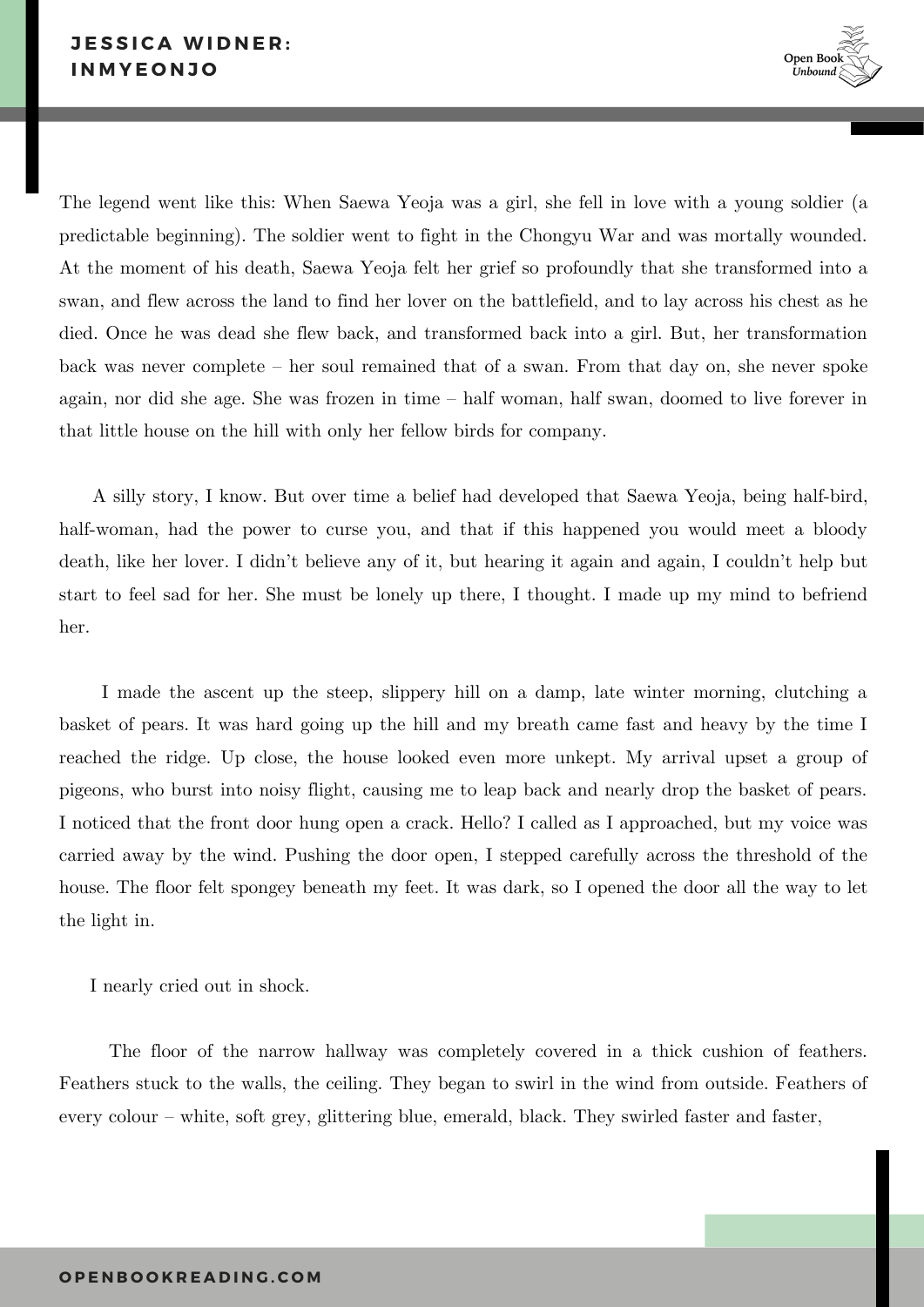surrounding my body. I staggered backwards, dropping the basket of pears. My heel caught on the doorstep and I tumbled backwards, landing hard on my back, narrowly avoiding hitting my head against the sodden ground. I pushed myself into a seat.

The door was wide open, the feathers swirling faster and faster, moving with unnatural force, gaining momentum. I was afraid, but I stayed still, waiting for … something, something I didn't yet know.

Slowly, so slowly that at first I thought it was a trick of the light, a shape began to take form amidst the whirling feathers.

It was the face of Saewa Yeoja – young and beautiful as I had imagined. In her eyes was a look of strange anticipation, as if something she had long awaited was finally coming to pass. Out of the feathers, her hand emerged, palm up. I no longer felt afraid. I felt, strangely, calm. She smiled at me.

I'm sorry, I heard myself say, I'm sorry it's taken me so long.

I reached out and took her hand. Even though the feathers continued to move, still faster and faster, they made no sound at all. Effortlessly, I was pulled to my feet. Her form, the feathers, began to move backwards into the house. Still holding her hand, I followed.

*The end.*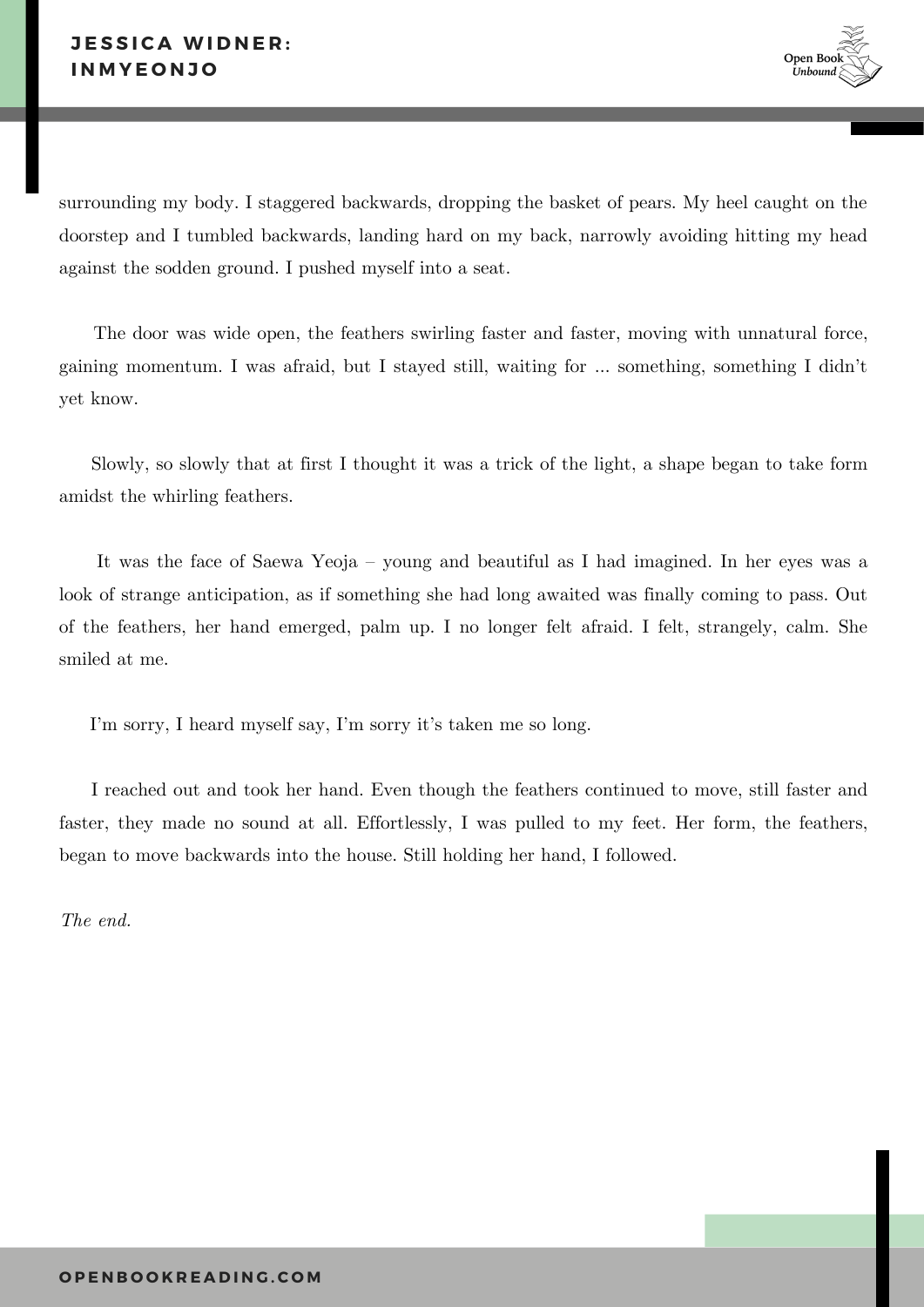### **R I C H E S J E S S I C A W I D N E R**

#### **WRITER IN RESIDENCE THE RUBBE RESIDENCE THE RUBBE RESIDENCE**



We told each other stories about the future. My sister was older, so her stories were more focused on plentiful food, income, and shelter. She dreamt of warmth, of smooth marble floors and beds you could sink into like a character in a fairy tale – sink into and never come out, she said, sometimes. I was younger, though I understood how much pain that the world could hold – but, I thought, surely it could hold just as much freedom. That was the word I settled on: freedom. I cared less about things (now, I see that it was precisely my sister's attention to our material reality that allowed me to consider things like freedom).

In the future, I told her, I will have travelled to the farthest corners of the world. I will have seen the seas from every angle, and climbed up mountains, mountains I don't even know the names of yet. I'll return with riches—

 How will you get them? She asked. I shrugged at her. Well, she said, you have to think of how you get them, otherwise it's not good storytelling. Also, maybe you should think of some of the names of the mountains, and other places you visit, because stories should be specific. Being specific makes them feel real.

I don't know that many names of mountains, I told her, only Everest. And I don't want to climb Everest, that's too high.

You should find an encyclopedia, she said. Then you can learn some names of other places, and what they are like.

I don't have money for an encyclopedia, I said.

Go to the library, she said. But the library had been boarded up a long time ago.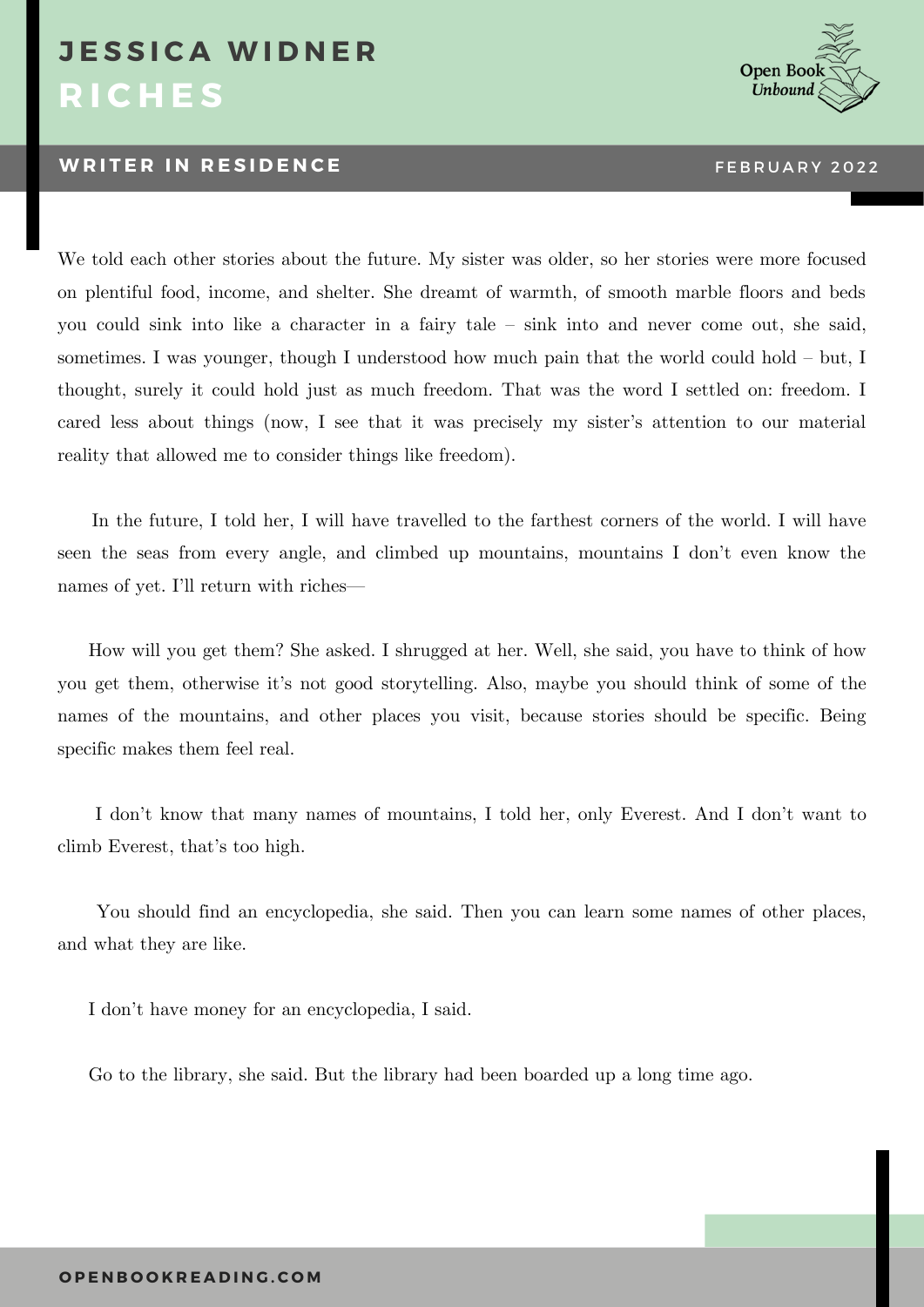So I just thought of the stories to myself. Of course now I see that my sister was just trying to educate me, in her way, but at the time her demands of specificity made me feel insufficient, so I told them to myself, thinking about them as I tried to sleep, or when I was walking somewhere or performing some other mindless task.

They felt real to me, specific or not. I imagined the salty smell of the sea, the sun hanging low over the vast grey-blue, burning bright orange before disappearing. I imagined climbing to the top of a mountain and finding soft green grass at the top, scattered with colourful wildflowers, the sweet scent of them in the air. I imagined standing at the very top of the mountain and looking down, into the land that dipped gently into meadows, lakes. I imagined feeling tired, tired deep in my bones, from climbing, but then being rejuvenated by the fresh, cold air. I didn't know how accurate any of these images were. They were composites – things I had been told by others, things I had seen in books, things that appeared to me in my dreams.

I knew that dreams weren't real, but in them everything felt so vivid, so colourful and clear that I couldn't believe that they didn't exist, somewhere. I felt bad, that my sister couldn't see these things too, these beautiful places that didn't have names.

I made up another story for her, and told her over breakfast: In the future, I said, I will travel to the farthest reaches of the earth. I will see deserts, oceans, islands, jungles. And I will come back, and bring back to you the names of all of these places, and tell you them all – names overflowing from my lips landing at your feet, names like jewels.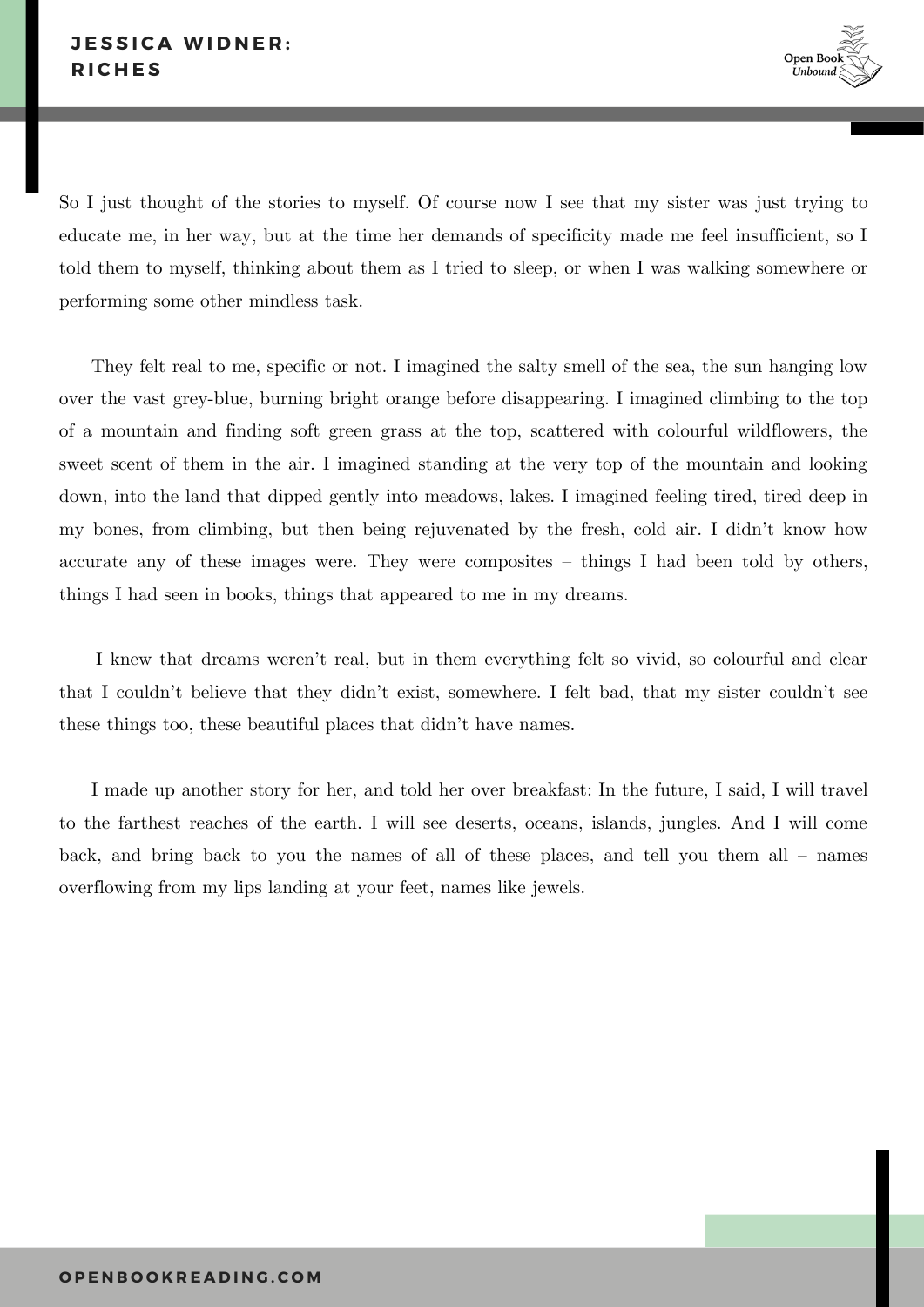# **T H E P A L E M O R N I N G J E S S I C A W I D N E R**

### **WRITER IN RESIDENCE MARCH 2022**



The ancient Greeks had no word for blue; Homer described the sea as "wine-like". Colour was not about hue, but about the refractions of light.

When we take into account this experience, this being, this life, it would do us well to return to the simplest things – the moments of sense, captured in the net of our perception. Or the moments of collision with others, all the loss, the misunderstanding, but how important they are – those touches, that echo across years.

Near the end of his life, Guglielmo Marconi became convinced that sound never died. That with the right radio frequency, you would be able to hear every sound ever produced, throughout history. He spoke particularly of the Sermon on the Mount, of Caesar, of Shakespeare. The hypothesis was proven wrong – sound does die, eventually.

This is what Joaquin was thinking of when he walked to the beach that morning. But how marvellous it would be, he thought, if Marconi had been right. But it was marvellous enough to have just had that idea…

The sea was very pale that morning; it could not have been described as blue (*azul*). Perhaps the Greek, *polios* – 'whitish'. The air was quite still that morning; the calls of the seabirds were louder than the waves. Already, the sand was hot under his feet. All these different ways of seeing, ways of hearing, he thought, and yet I can only have this one experience. If only he had more, more sense, more language, to describe these multitudes.

He was shocked from these thoughts by the realisation that he wasn't alone on the beach. A woman sat, right where the sand was being washed wet and smooth by the waves. With her back to him, she appeared to be the exact image of his wife, who had now been dead for four years. He felt the jolt of shock first in his stomach, then it moved to his throat. He stopped, watched the wind moving through her hair. She sat very still, looking over the sea, her knees bent. Yes, there was nothing in her appearance to distinguish her from Alba. Her hair was the same shade, the sun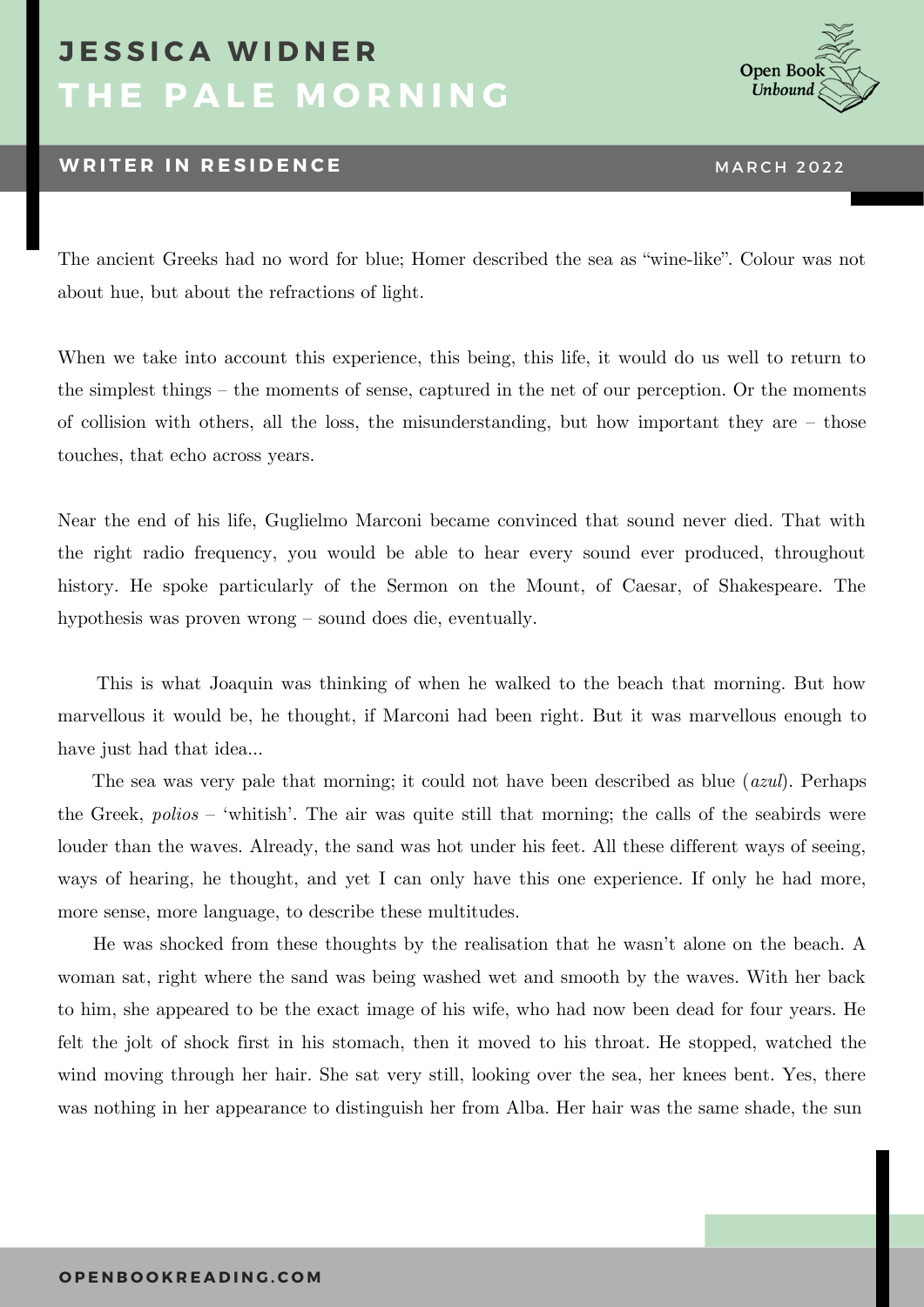catching a glint of auburn amongst the dark drown. Her skin, her shoulders. Even the way she hunched forward a little reminded him of Alba's bad posture. He felt frightened, like he had stumbled into the past. It's true that him and Alba used to sit right there, on the cool sand, and watch the sea together.

 Perhaps sensing that she was being watched, the woman turned her head to the right, her chin tilting up. From her profile, Joaquin could see that she had a completely different face to his wife. He let go of the breath he had been holding. The other similarities seemed to soften. He could see now that she was thinner than Alba, that her skin was whiter than Alba's. As if a spell had broken, he could now hardly see the resemblance that had, at first, been so arresting.

She had spotted him, and waved. She was a young woman, he saw now. He walked over to her. "Hello," she said.

"*Hola*," he said, "*buenos dias*."

"Oh, yes," she said, "*buenos dias*. It's a beautiful one, isn't it?" Joaquin smiled.

"Every day here it is beautiful," he said, embarrassed to find his English so unused, his accent so strong.

"I'm just visiting," she said, "Staying over there," she motioned down the beach.

He felt sad, suddenly. He wished she had not turned her head, that he could have lived in the illusion a little longer. This is my beach, he wanted to say, what are you doing here. But it wasn't her fault.

"May I sit with you, a little?" he asked. She nodded and he sat next to her, keeping a respectful distance.

Some time passed before she said, softly, "I am lonely too."

"*Lo sé*," he said.

They watched the sea together, lulled by the slow waves. The water was darkening now, *glaukos*, blue-grey, *azul grisáceo*. The sun rose slowly in the sky; he could feel the air becoming warmer around him, his skin dampening a little. Soon, he thought, soon he would go in and swim.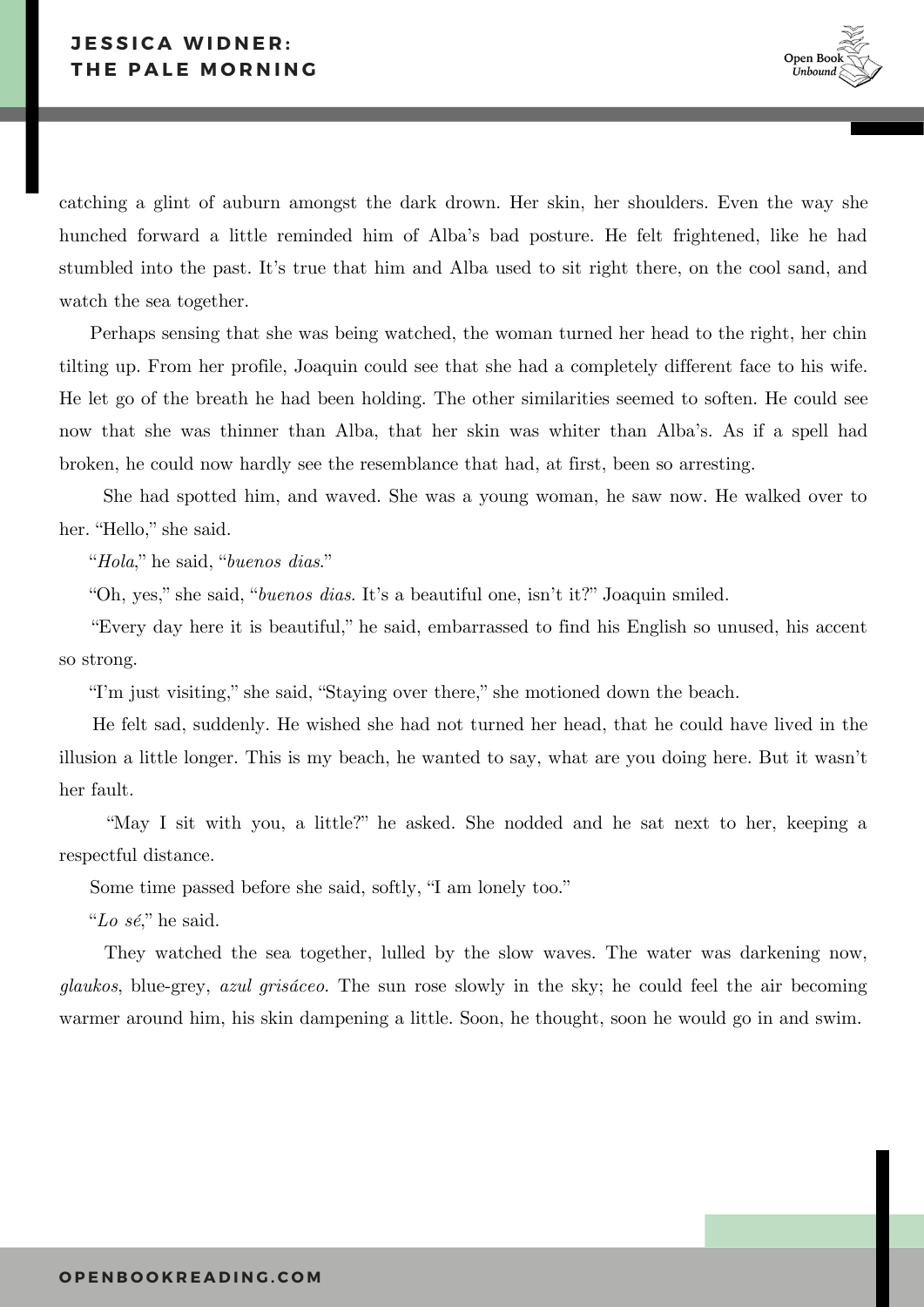## **T H E H O U S E J E S S I C A W I D N E R**

#### **W R I T E R I N R E S I D E N C E** A P R I L 2 0 2 2



It took her several years after her father died to return to the house he had left her, in which she had grown up. She had moved far away from him as soon as she could. He had been cruel to her when she was very young; she could still remember him saying, to her mother, what an ugly little girl, how could anyone love such a thing? As she grew longer, lither, and her features settled into, if not beauty, then at least regularity, he softened towards her. There were no more insults; a general indifference, however, remained. She could not remember ever having a meaningful conversation with the old man. Her mother had left them both when she was ten years old – at the time she had blamed him. Now that she was an adult, she understood that it was her mother who had been truly cruel. What had she done when her father said those things to her? She had laughed. She had left her with him. Certainly, she thought, most families bring more life into this world – children, grandchildren, and on and on. Her family, it seemed, had just receded further and further away from life, shrinking into itself, leaving her, alone in a big old house.

She went back because she had to  $-$  it was cluttered with things, her solicitor said, and some of them were precious, but some were junk. The house, and its contents, weighed on her heavier and heavier with each passing year.

Some heartbreak helped her along. She needed a break from the city anyway. She drove up on a Sunday morning, slowly, on icy roads. As she approached the house she began to feel uneasy. What a strange, solitary childhood. She had tried hard to forget it.

She parked in the garage. The solicitor had had the place cleaned a couple of days before she arrived – otherwise, he had said, the dust would overwhelm her. She entered through the garage door, into the kitchen. She used to sit there, at the little wooden chair in the corner, and read, because it was the warmest, and the brightest, room in the house. She walked through it now, into the hallway, feeling the drop in temperature. It had always been a cold place, poorly insulated, with high ceilings and single-glazed windows. It smelled the same as it ever had – musty.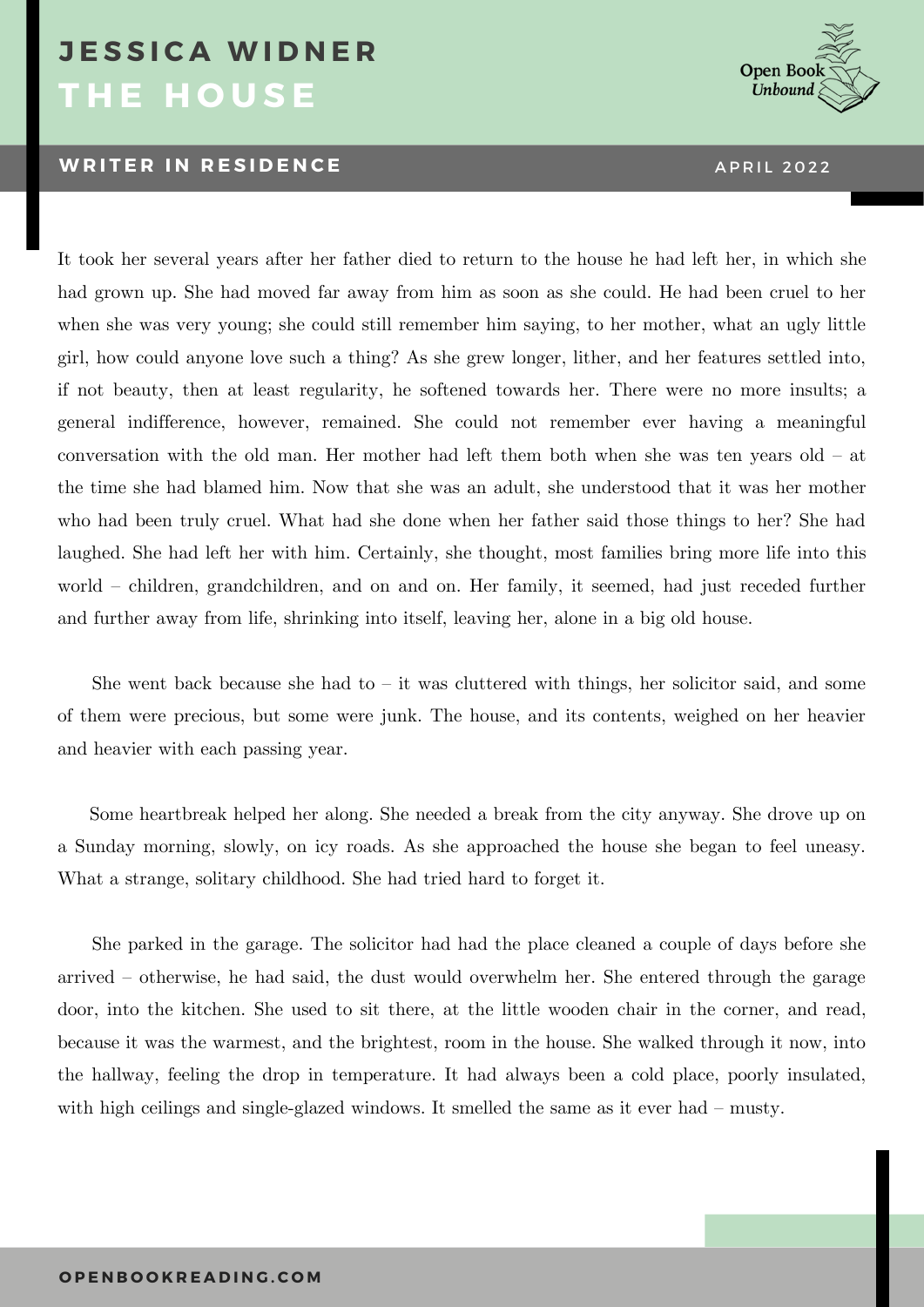### **J E S S I C A W I D N E R : T H E H O U S E**



Her solicitor had been right. The place was cluttered, far more so than she had remembered. She moved through it slowly, taking everything in – the many rooms, their secret compartments, the taxidermy animals, shelves and shelves of books, more than anyone could read in a lifetime, the worn furniture, dark wood floors, the lack of mirrors. She looked out of one of the windows at the overgrown garden, bordered by frost-covered rosebushes. She felt sad then, thinking of her father, alone in the house for so many years.

She stayed longer than she thought she would. Not necessarily because she enjoyed the work, the slow and tedious cataloguing of the house's contents. But because, after the first night, she found herself being visited by her father. She could tell it was him from the way the air in the room changed. She would be in bed, bundled up against the cold air of the house, that the feeble radiators couldn't manage to cut through. But then, she would feel the air become warm, almost humid, and there would be the smell of cigar smoke. She knew, right away, that it was him. She didn't feel frightened. She just lay there, her eyes shut, immobile. It happened the next night, and the next, and so on, and it was always the same – a change in temperature, unmistakeable, and the acrid scent of smoke.

Once she was used to these encounters she started speaking to him. She would tell him hello, or even say, Father, I'm sorry that I left you here all alone, but we just couldn't relate to each other. Or, Father, I should have tried harder. Or, if she was in a certain kind of mood, Father, you should have been better to me. You shouldn't have said those nasty things about me, you should have loved me in the way that daughters are meant to be loved.

Night after night she waited for a reply that never came. Sometimes, she felt a sensation like the air was settling even closer around her. Sometimes she felt so certain that he was about to speak, that she would hear his voice, the voice she had only ever heard over the last five years crackling at the other end of a telephone line. She began to think of him more during the day, to regret all the things she hadn't asked him when he was alive. At night, she asked, did you really think I was an ugly little thing? Did you ever love me? What happened between you and mother? Why did she leave? Why did she leave me?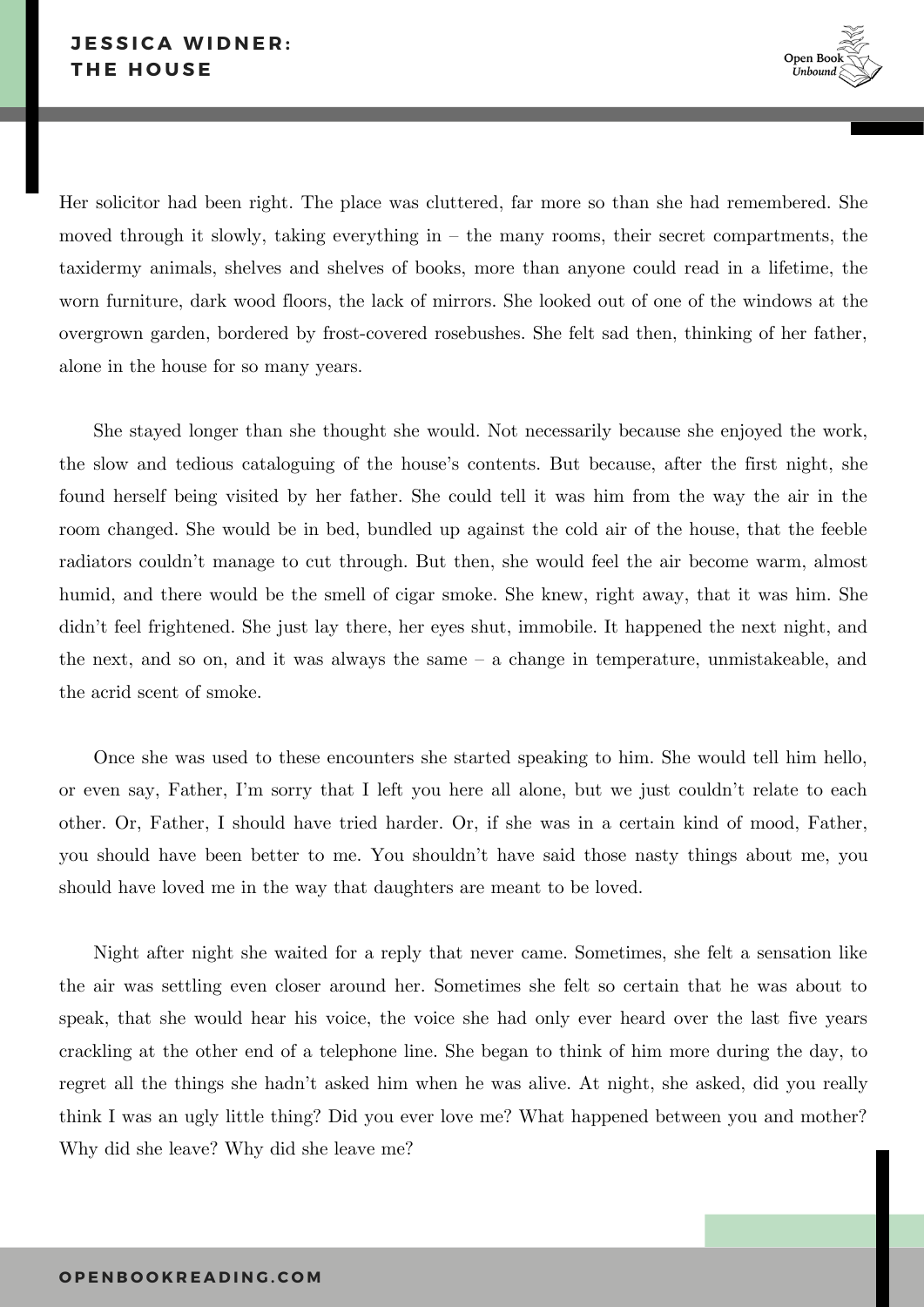

Time passed, and though he still visited her in the night she grew accustomed to his silence. She stopped speaking to him. Soon she found herself sleeping through the night, not even noticing whether or not the air changed, not noticing the smell of smoke. She continued to tend to the house – she got rid of everything she didn't want, repainted the walls in brighter colours, replaced the dark upholstery. By the time spring came the place had begun to look cheerful. The musty smell had gone, and the first of the flowers began to bloom in the garden. She had not planned to stay so long, but it became harder to leave. The solicitor telephoned – are you thinking of selling soon? She would always say, no, there are still these things to do…

It happened slowly, the realisation that she would not sell, that the house belonged to her now, just as much as she belonged to it.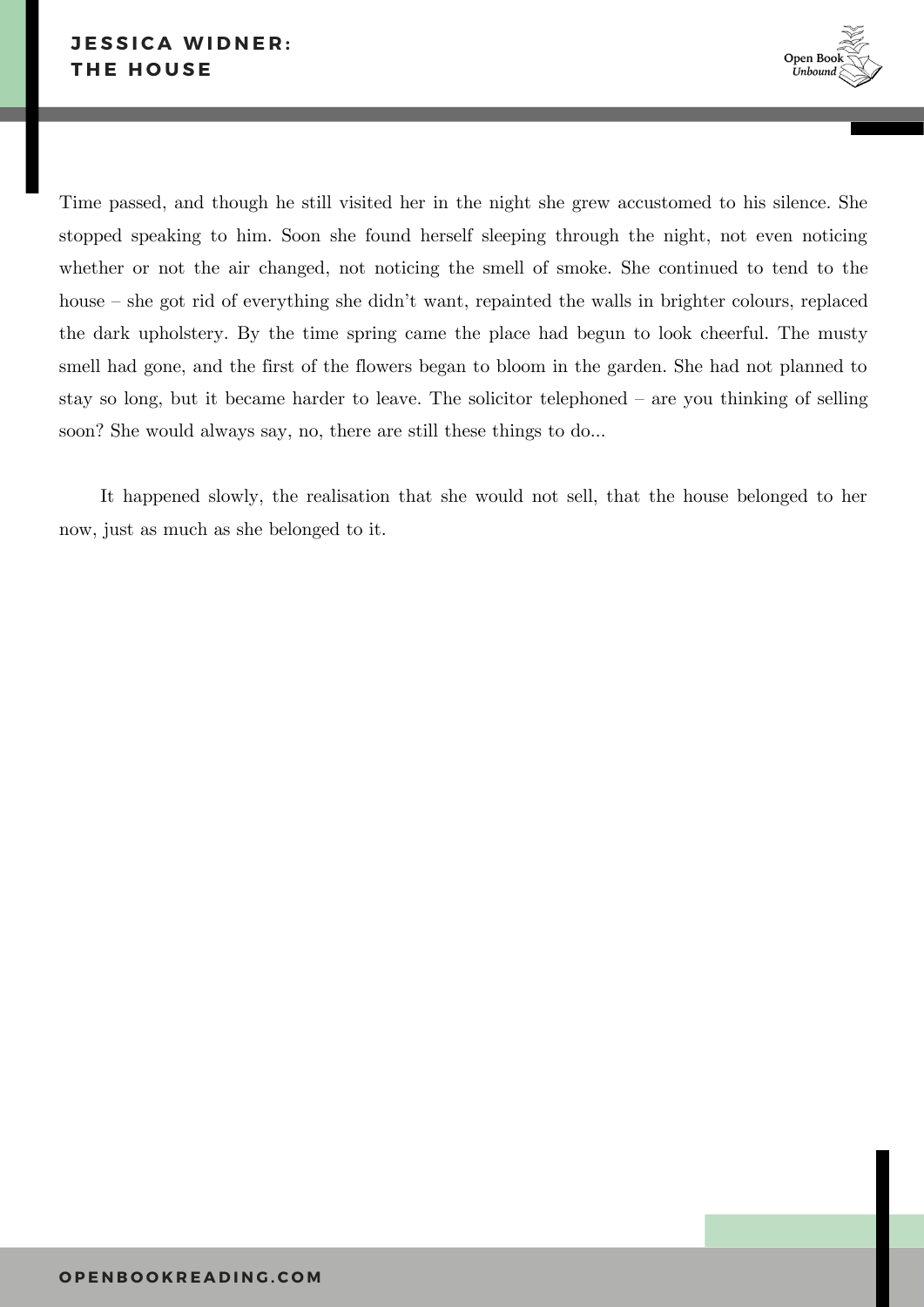# **C L A I R E I N T H E G A L L E R Y J E S S I C A W I D N E R**

### **WRITER IN RESIDENCE MAY 2022**

Open Boo Unbound

It was early in the day; the gallery was nearly empty when she went in, the sun through the window dazzling. There was one other person in the main room, an older woman, walking slowly between the paintings, sometimes going back to look again. Claire just wanted the quiet. The main piece of the exhibition was huge, a clashing, tangled jumble of pinks and reds, violent against the white wall. She sat in front of it on a cushioned bench.

She looked at it. She *watched* it. It had seemed ugly at first, the gleam of the paint, the inarticulacy of the shapes. Red and pink like raw meat. As time passed though, it started to soften, the initial harshness giving way to lushness. How soft and pretty the pink was, how velvety. How beautiful the strong sloping lines, the way the gleaming shapes seemed about to burst. The jewel-like reds. Empty your mind, just watch, watch this painting that is opening now, opening slowly like an entrance to another world.

•

What would she do? The choice was upon her, hovering at the edges of her mind, a darkening cloud, a buzzing. *Tz, tz, tz*. Think of your body, melting against the bench, spilling over it like these shapes, these bright, melting shapes. A couple entered the room, hand in hand. They walked quickly from painting to painting, only slowing when they stopped to kiss, to speak to each other with their faces close together. What did it feel like? She couldn't remember. They were smiling at each other, not looking at the art. She couldn't remember. The pink melting shapes. How long it had been.

She loved the gallery, the quality of the air. His studio was better – she missed it there, the hush, chemical smell, incense. We take too many breaks, she said. He smoked; she didn't. She didn't like that he smoked, didn't like the smell, didn't like the way he looked when he did it. *If you don't make the choice, it will be made for you.* When she saw the painting he had done of her she had to look away. Look, he said, I made you look beautiful, just like you are. It wasn't that, it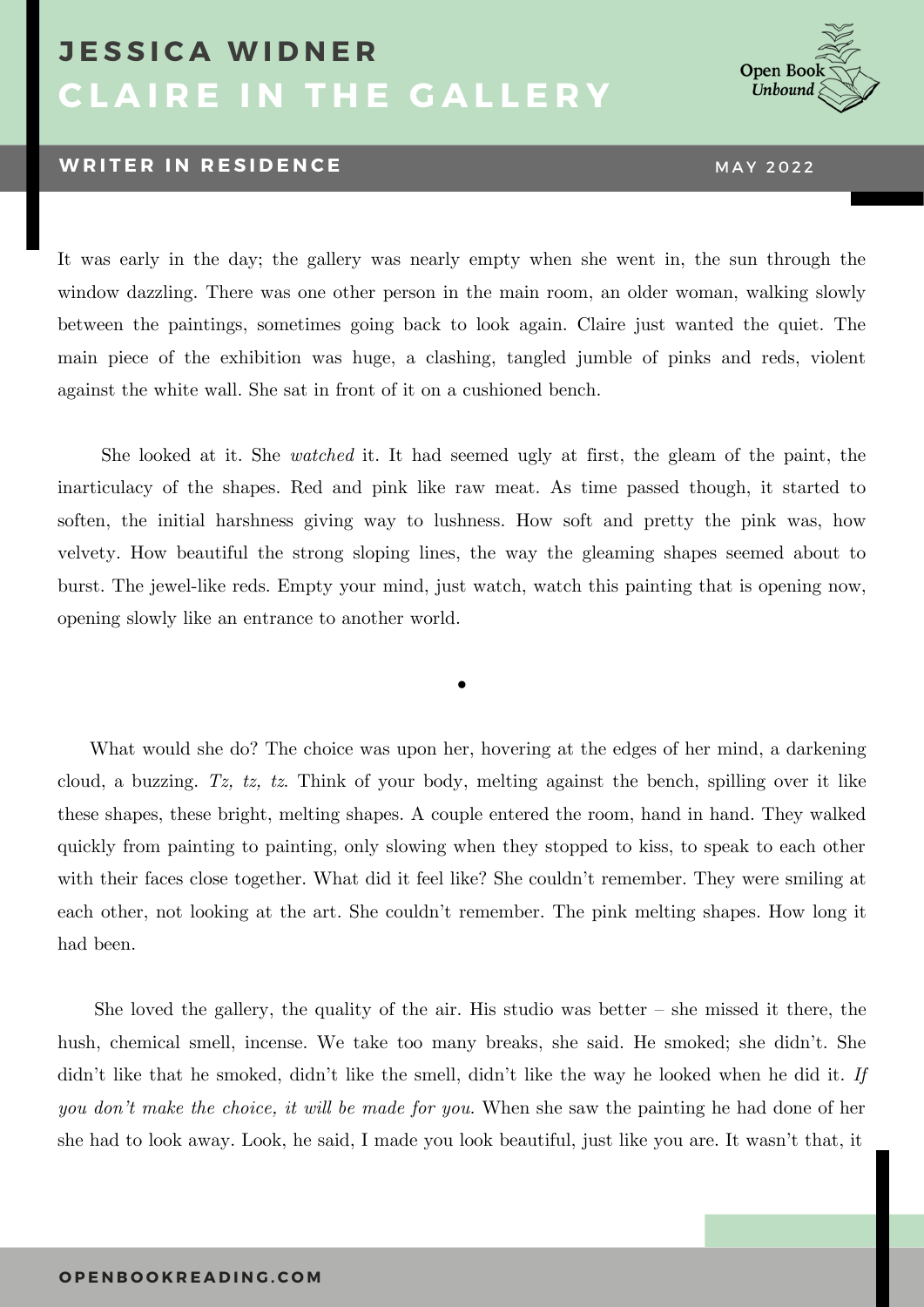was that she hadn't seen herself through someone else's eyes before. Is that me? Is that really me? He stood behind her and put his hands on her shoulders. Warm, the scent of acrylic and, underneath, there he was. She looked.

The couple passed into the next room, she got up and followed a little behind them. In the next room, the colours cooled – greens, dusty browns, one canvas just a washed out grey. That one, maybe; she needed more quiet, more space. He was so far away; her painting was so far away. In this city, everything held her tightly. How could she leave like this, into the blue unknown. The wild blue. *A sea-change, something rich and strange.* The grey made her feel nothing at all. Her mind like paper, blank and starched. She needed blue, she needed violet, she needed them bleeding into one another. She walked through the room, and up the staircase where she found what she was looking for, in the darkened room a film playing, two little girls playing in a garden, running through the sprinklers, eating popsicles, laughing, but everything saturated in a dark blue hue. There was the woman from before, sitting alone in the back, her jaw slackening, eyes beginning to close, head tilting back. Claire sat at the other corner of the room. How cool and dark it was, not like the white rooms below, the sun melting those great big paintings. The laughter of the girls played through the speaker, the splash of water, rustle of the grass, looping, looping. Small, dark space. The other woman started awake, looking around wildly for a moment before making eye contact with Claire. Then, she smiled, laughed a little, and Claire smiled back at her. She got up, left the room, left Claire alone. This little dark space, just for her. Too cold though; her skin raised in gooseflesh.

The choice was between expansion or contraction. Opening your life to someone else, to a new reality, new possibilities that she could not yet imagine. Becoming made new. The wild blue. The laughter of the girls began to grate on her. She got up, moved into the next room, which had no people in it. She had always liked the containment of being on her own. The neatly defined borders. This room was filled with sculptures made of jagged wire, metal, bits of mirrored glass. Some hung from the ceiling, rusted birds of prey. She walked among them. There was very little space; she moved slowly, afraid her clothes would catch, her skin, even. A serrated maze. On the